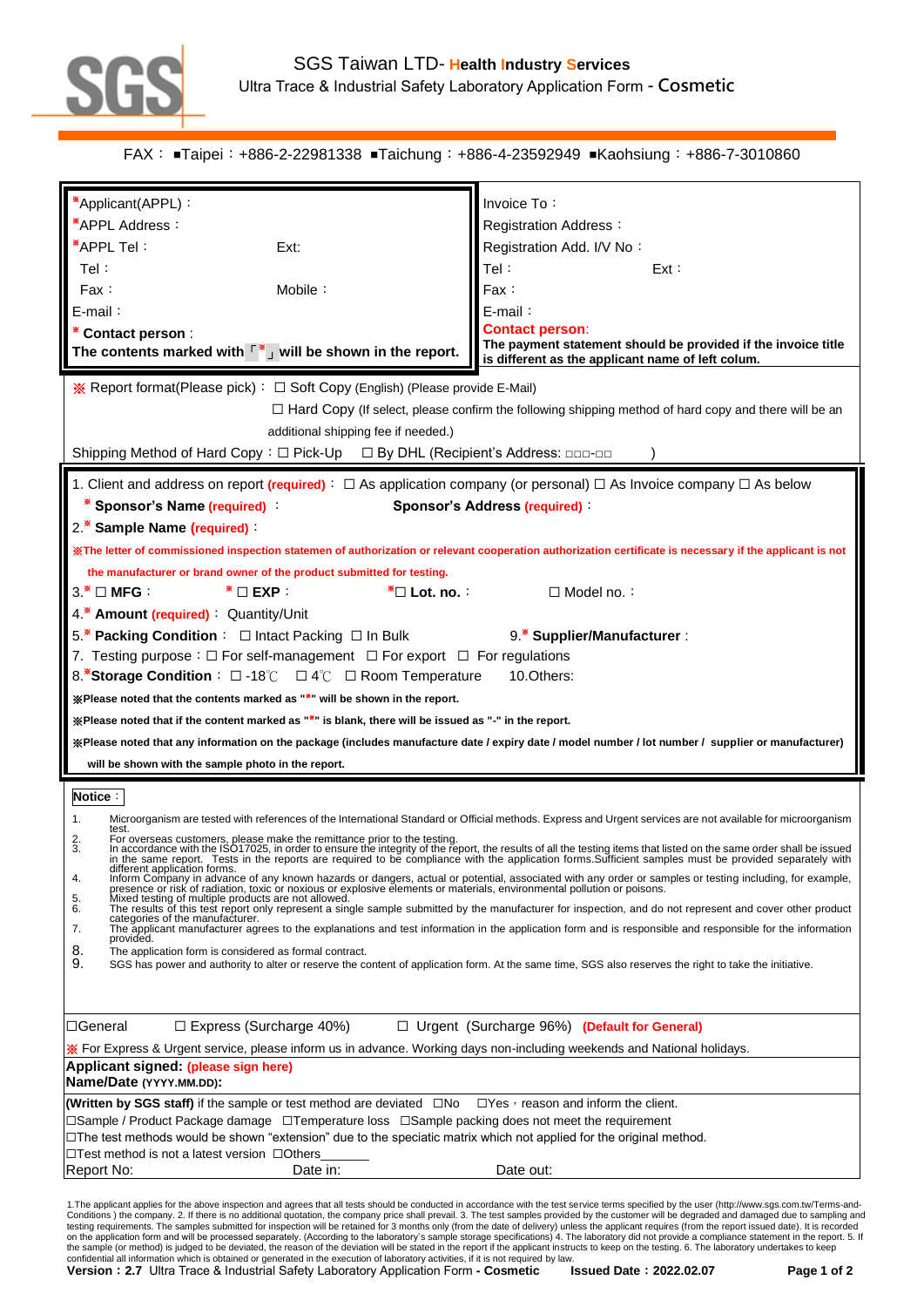

| Test(s) Required : $\frac{1}{2}$ There is a mark $\star$ in front of the project to indicate the certification project.            |
|------------------------------------------------------------------------------------------------------------------------------------|
| 1. Heavy Metal Test:                                                                                                               |
| □ 4 Heavy Metals (Hg, Cd, Pb, As ICP LOQ:1ppm) USD \$102                                                                           |
| □ 4 Heavy Metals (Hg, Cd, Pb, As ICP/MS LOQ:0.02ppm) USD \$124                                                                     |
| □ 8 Heavy Metals (Hg, Cd, Pb, As, Ba, Cr, Ni, Sb ICP LOQ:1ppm) USD \$190                                                           |
| □ 8 Heavy Metals (Hg, Cd, Pb, As, Ba, Cr, Ni, Sb ICP/MS LOQ:0.02ppm) USD \$212                                                     |
| □ *11 Heavy Metals (Hg, Cd, Pb, As, Ba, Cr, Ni, Sb, Co, Sr ICP/MS LOQ:0.1ppm; Zr ICP/MS LOQ:0.2ppm) USD \$272                      |
| Note: TFDA heavy metals inspection methods in cosmetics (RA03H005.001)                                                             |
| 2. Microbiology:                                                                                                                   |
| □ <sup>★</sup> Aerobic plate count USD\$ 40<br>□ <sup>★</sup> Staphylococcus aureus USD\$ 66   □ <b>*Escherichia coli USD\$ 66</b> |
| □★Pseudomonas aeruginosa USD\$ 66  □★Salmonella USD\$ 66   □★Mold & Yeast USD\$ 48                                                 |
| □ <sup>★</sup> Candida albicans USD\$ 66                                                                                           |
| 3. Preservatives:                                                                                                                  |
| □ MP, EP, PP, BP, Iso-PP, Iso-BP, Sec-BP USD\$200                                                                                  |
| □ p-Hydroxybenzoic acid, Sorbic acid, Salicylic acid, Dehydroacetic acid, Benzoic acid) USD\$ 160                                  |
| □*Paraben + Preservatives -> USD\$ 280                                                                                             |
| □ Methylisothiazolinone (MI) USD\$ 242 □ Methylchloroisothiazolinone (MCI) USD\$ 242                                               |
| $\Box$ MI+ MCI + Mixture -> USD\$ 330                                                                                              |
| 4. Soap (CNS 56):                                                                                                                  |
| $\Box$ Water content USD\$ 66 $\Box$ Petroleum Ether Soluble Matter USD\$ 110 $\Box$ Saponifiable Matter USD\$ 110                 |
| □ Free Alkali USD\$ 66 □ Water Insoluble Matter USD\$ 72 □ Ethanol Insoluble Matter USD\$ 66                                       |
| □ Total Free Alkali USD\$ 66                                                                                                       |
| 5. Toothpastes (Dentifrices) (CNS 15492):                                                                                          |
| $\Box$ Heavy Metal as Pb USD\$ 66 $\Box$ Fluorine (F) USD\$ 160<br>□ Triclosan USD\$ 160<br>$\Box$ pH USD\$ 40                     |
| □ Water Insoluble Matter USD\$ 72 □ Diethylene glycol USD\$ 264                                                                    |
| 6. Anti-aging:                                                                                                                     |
| $\square$ DL-α-Tocopherol USD\$ 264<br>□ DL-α-Tocopheryl Acetate USD\$ 264                                                         |
| 7. Skin-bleaching Agents:                                                                                                          |
| □ Arbutin USD\$ 200<br>□*Hydroquinone USD\$ 200<br>Tretinoin USD\$ 200<br>□ Citric acid USD\$ 132                                  |
| □*Rhododendrol USD\$ 200<br>□ Malic acid USD\$ 132<br>□ Ascorbyl glucoside USD\$ 200                                               |
| □*Hydroquinone Monobenzyl Ether USD\$ 200 □ Allantoin USD\$ 200<br>$\Box$ Tranexamic acid USD\$ 220                                |
| 8. Antiseptic:                                                                                                                     |
| □ Triclosan USD\$ 160                                                                                                              |
| 9. □ Migratable Fluorescent Substances (Paper mask) USD\$ 66                                                                       |
| 10. □ Fluorescence USD\$ 66                                                                                                        |
| 11. □ Methyl Alcohol USD\$ 176                                                                                                     |
| 12. □ Formaldehyde USD\$ 112                                                                                                       |
| 13. □ 1,4-Dioxane USD\$ 352<br>14. □ Cosmetic 10 item Steroid USD\$ 260                                                            |
| <b>15.</b> □ <sup>★</sup> NP USD\$ 176  □★NPEO USD\$ 176                                                                           |
| 16. $\Box$ pH USD\$ 40                                                                                                             |
| 17. □ Dimethicone USD\$ 176                                                                                                        |
| 18. □ Others (Please Specify): ____                                                                                                |
|                                                                                                                                    |
|                                                                                                                                    |
|                                                                                                                                    |
|                                                                                                                                    |

Report No.: \_\_\_\_\_\_\_\_\_\_\_\_\_\_\_\_\_\_\_\_\_\_\_(Written by SGS staff)

1.The applicant applies for the above inspection and agrees that all tests should be conducted in accordance with the test service terms specified by the user (http://www.sgs.com.tw/Terms-and-<br>Conditions ) the company. 2. on the application form and will be processed separately. (According to the laboratory's sample storage specifications) 4. The laboratory did not provide a compliance statement in the report. 5. If<br>the sample (or method) i